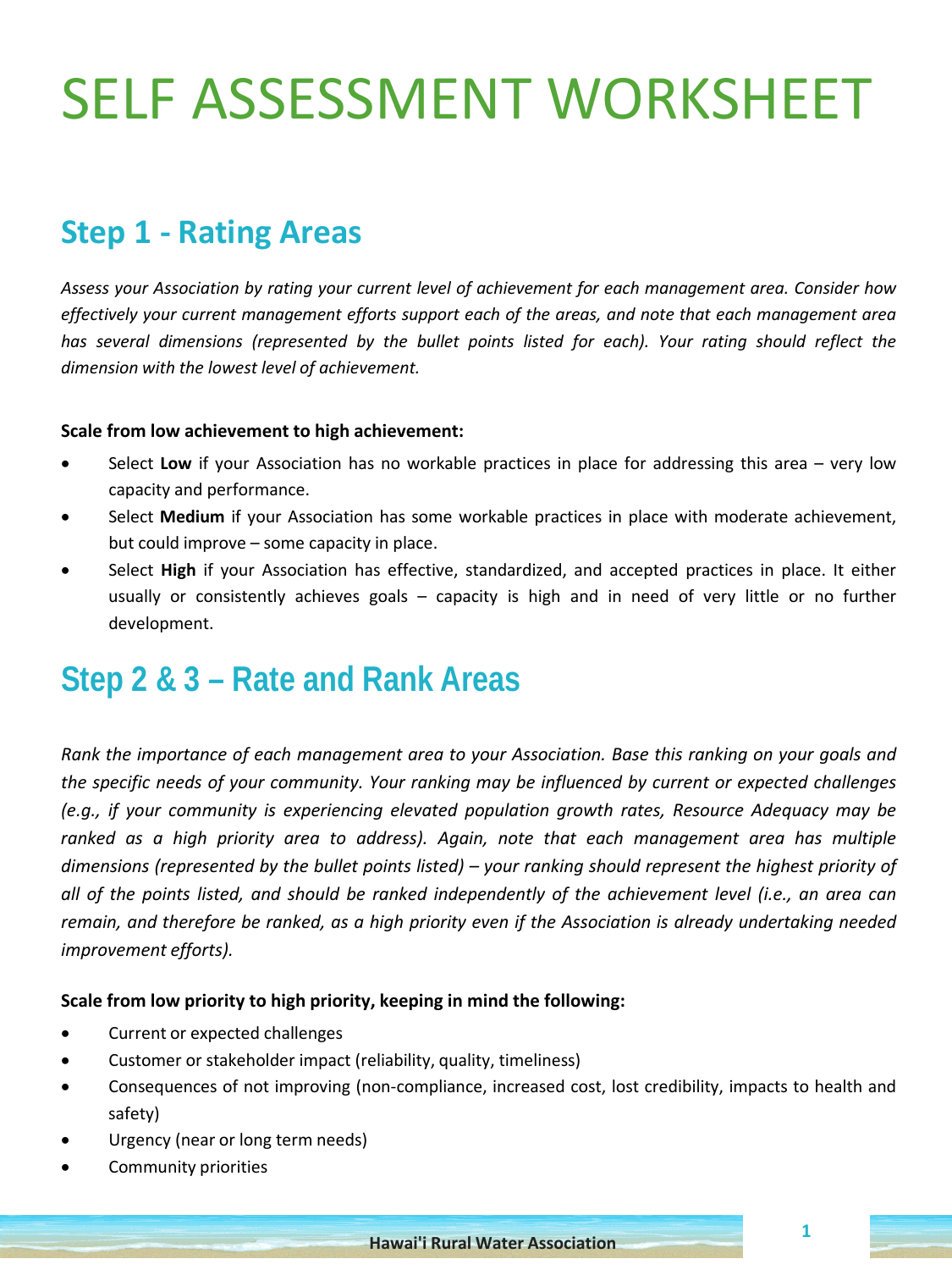### **Step 4 - Plot Results**

To compare your results for each management area, you will plot each pair (rating, ranking) in the grid on the next page. For each management area, identify your high/medium/low rating in the green Step 1 box, and find the *corresponding row in the table. Then, for the same management area, identify your high/medium/low ranking in* the blue Step 2 box, and find the corresponding column in the table. The box where the row and column intersect is where you should place that management area (note the abbreviations for use in the self assessment plot). The example below shows how the plotting exercise in Step 3 should be completed. The ranking and rating for each *management area should be paired and placed into the corresponding box in the grid, based on the low/medium/high determinations in Steps 1 and 2.*

| <b>Key Management</b><br>Area                                  | <b>Management Area Description</b>                                                                                                                                                                                                                                                                             | <b>Step 1: Rate</b><br><b>Achievement</b><br>(Low - High) | <b>Step 2: Rank</b><br><b>Priority</b><br>(Low<br>– High) |
|----------------------------------------------------------------|----------------------------------------------------------------------------------------------------------------------------------------------------------------------------------------------------------------------------------------------------------------------------------------------------------------|-----------------------------------------------------------|-----------------------------------------------------------|
| 1. Product Quality<br>PQ                                       | Our Community has resources to assist with understanding permit requirements and<br>٠<br>other regulatory<br>Our Community understands and agrees on expectations of treated effluent (R-1)<br>٠                                                                                                               | For example: LOW                                          | Medium                                                    |
| 2. Financial Viability<br><b>FV</b>                            | Our Community has an understanding of rates as they pertain to adequate operations<br>٠<br>and maintenance<br>Our Community has discussed rate requirements with our potential customers, board<br>$\bullet$<br>members and to other key stakeholders (PER/Feasibility is a resource)                          |                                                           |                                                           |
| 3. Operational Optimization<br>(energy/water efficiency)<br>00 | Our Community understands, has documented key operations of the proposed<br>٠<br>treatment facility<br>Our Community has resources available to assess proposed energy use, resource use<br>٠<br>and loss                                                                                                      |                                                           |                                                           |
| 4. Infrastructure Stability (e.g.,<br>asset management)<br>IS  | Our Community has resources available and or understands the proposed system<br>$\bullet$<br>components and potential cost<br>Our Community understands the need for a Capital Improvement/Replacement Plan<br>$\bullet$<br>Our Community has resources or understands how to create and implement a plan<br>٠ |                                                           |                                                           |
| 5. Stakeholder Understanding &<br><b>Support</b><br><b>SS</b>  | Our Community actively engages with local decision makers, community, and regulatory<br>٠<br>representatives to build support for its goals, resources, and the value of this project<br>Our Community performs and participates in active customer and stakeholder outreach<br>٠<br>and education             |                                                           |                                                           |

|                                                                              | <b>High</b>                     |     |                       |             |
|------------------------------------------------------------------------------|---------------------------------|-----|-----------------------|-------------|
| (Achievement)<br>Rating                                                      | <b>Medium</b>                   |     |                       |             |
|                                                                              | Low                             |     | <b>PQ</b>             |             |
|                                                                              | 1. Product Quality<br><b>PQ</b> | Low | <b>Medium</b>         | <b>High</b> |
| 2. Financial Viability<br><b>FV</b>                                          |                                 |     | Ranking<br>(Priority) |             |
| <b>3. Operational Optimization</b><br>(energy/water efficiency)<br><b>OO</b> |                                 |     |                       |             |
| 4. Infrastructure Stability (e.g.,<br>asset management)<br><b>IS</b>         |                                 |     |                       |             |
| 5. Stakeholder Understanding &<br><b>Support</b><br><b>SS</b>                |                                 |     |                       |             |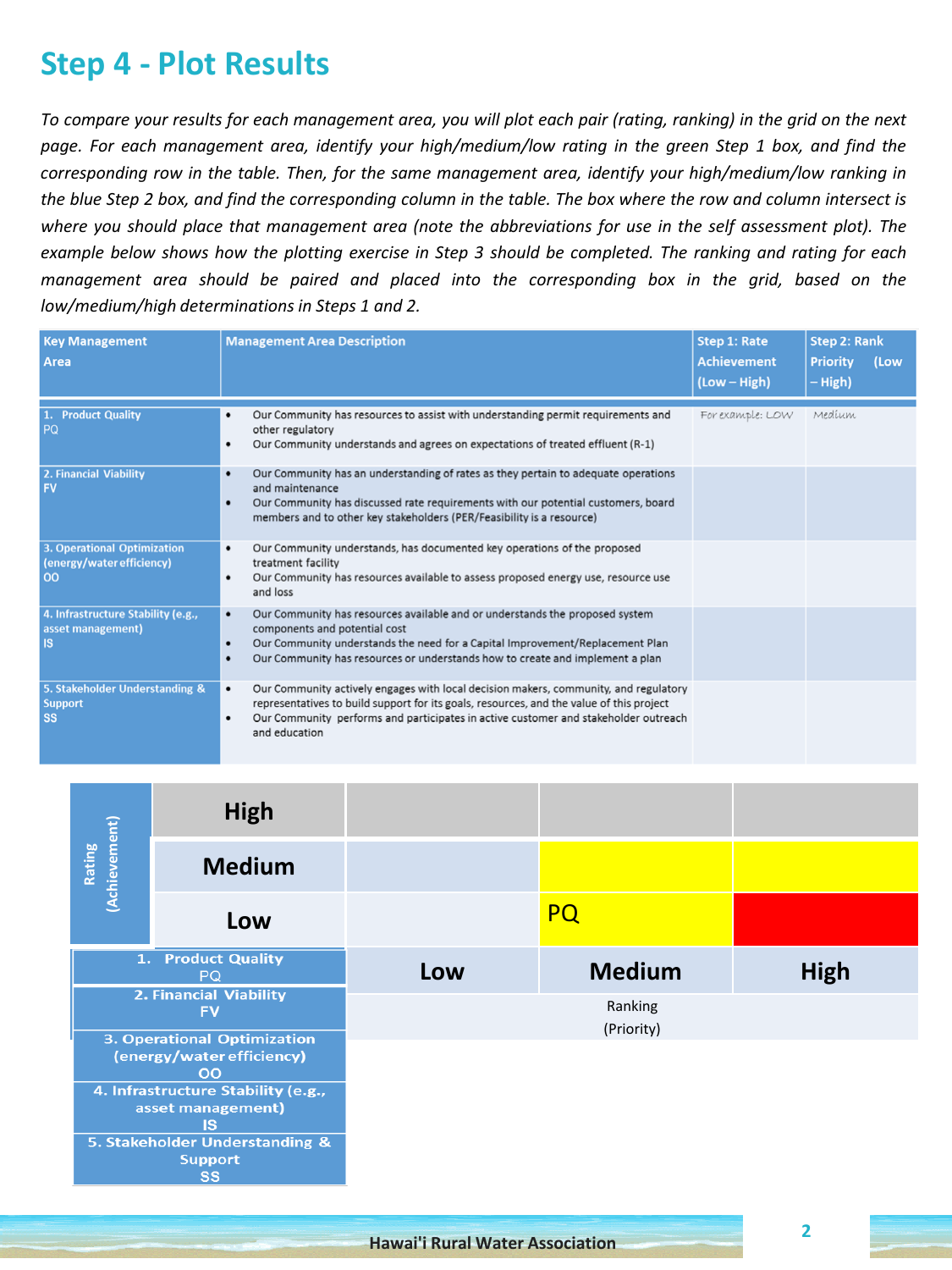| <b>Key Management</b><br><b>Area</b>                                               | <b>Management Area Description</b>                                                                                                                                                                                                                                                                                              | <b>Step 1: Rate</b><br><b>Achieveme</b><br>$nt$ (Low $-$<br>High) | Step 2:<br><b>Rank</b><br><b>Priority</b><br>$(Low -$<br>High) |
|------------------------------------------------------------------------------------|---------------------------------------------------------------------------------------------------------------------------------------------------------------------------------------------------------------------------------------------------------------------------------------------------------------------------------|-------------------------------------------------------------------|----------------------------------------------------------------|
| <b>Product Quality</b><br>1.<br>PQ                                                 | Our Community has resources to assist with<br>$\bullet$<br>understanding permit requirements and other<br>regulatory<br>Our Community understands and agrees on<br>$\bullet$<br>expectations of treated effluent (R-1)                                                                                                          |                                                                   |                                                                |
| 2. Financial Viability<br><b>FV</b>                                                | Our Community has an understanding of rates as<br>$\bullet$<br>they pertain to adequate operations and<br>maintenance<br>Our Community has discussed rate requirements<br>with our potential customers, board members and<br>to other key stakeholders (PER/Feasibility is a<br>resource)                                       |                                                                   |                                                                |
| 3. Operational<br><b>Optimization</b><br>(energy/water<br>efficiency)<br>00        | Our Community understands, has documented key<br>$\bullet$<br>operations of the proposed treatment facility<br>Our Community has resources available to assess<br>$\bullet$<br>proposed energy use, resource use and loss                                                                                                       |                                                                   |                                                                |
| 4. Infrastructure<br><b>Stability (e.g., asset</b><br>management)<br><b>IS</b>     | Our Community has resources available and or<br>$\bullet$<br>understands the proposed system components and<br>potential cost<br>Our Community understands the need for a Capital<br>$\bullet$<br>Improvement/Replacement Plan<br>Our Community has resources or understands how<br>$\bullet$<br>to create and implement a plan |                                                                   |                                                                |
| <b>5. Stakeholder</b><br><b>Understanding &amp;</b><br><b>Support</b><br><b>SS</b> | Our Community actively engages with local decision<br>$\bullet$<br>makers, community, and regulatory representatives<br>to build support for its goals, resources, and the<br>value of this project<br>Our Community performs and participates in active<br>$\bullet$<br>customer and stakeholder outreach and education        |                                                                   |                                                                |

|                                                                                                       | <b>High</b>   |     |                       |      |
|-------------------------------------------------------------------------------------------------------|---------------|-----|-----------------------|------|
| (Achievement)<br>Rating                                                                               | <b>Medium</b> |     |                       |      |
|                                                                                                       | Low           |     |                       |      |
| 1. Product Quality - PQ                                                                               |               | Low | <b>Medium</b>         | High |
| 2. Financial Viability - FV<br><b>3. Operational Optimization</b><br>$(energy/water efficiency) - OO$ |               |     | Ranking<br>(Priority) |      |
| 4. Infrastructure Stability (e.g.,<br>asset management) $-$ IS                                        |               |     |                       |      |
| 5. Stakeholder Understanding &<br>Support - SS                                                        |               |     |                       | כ    |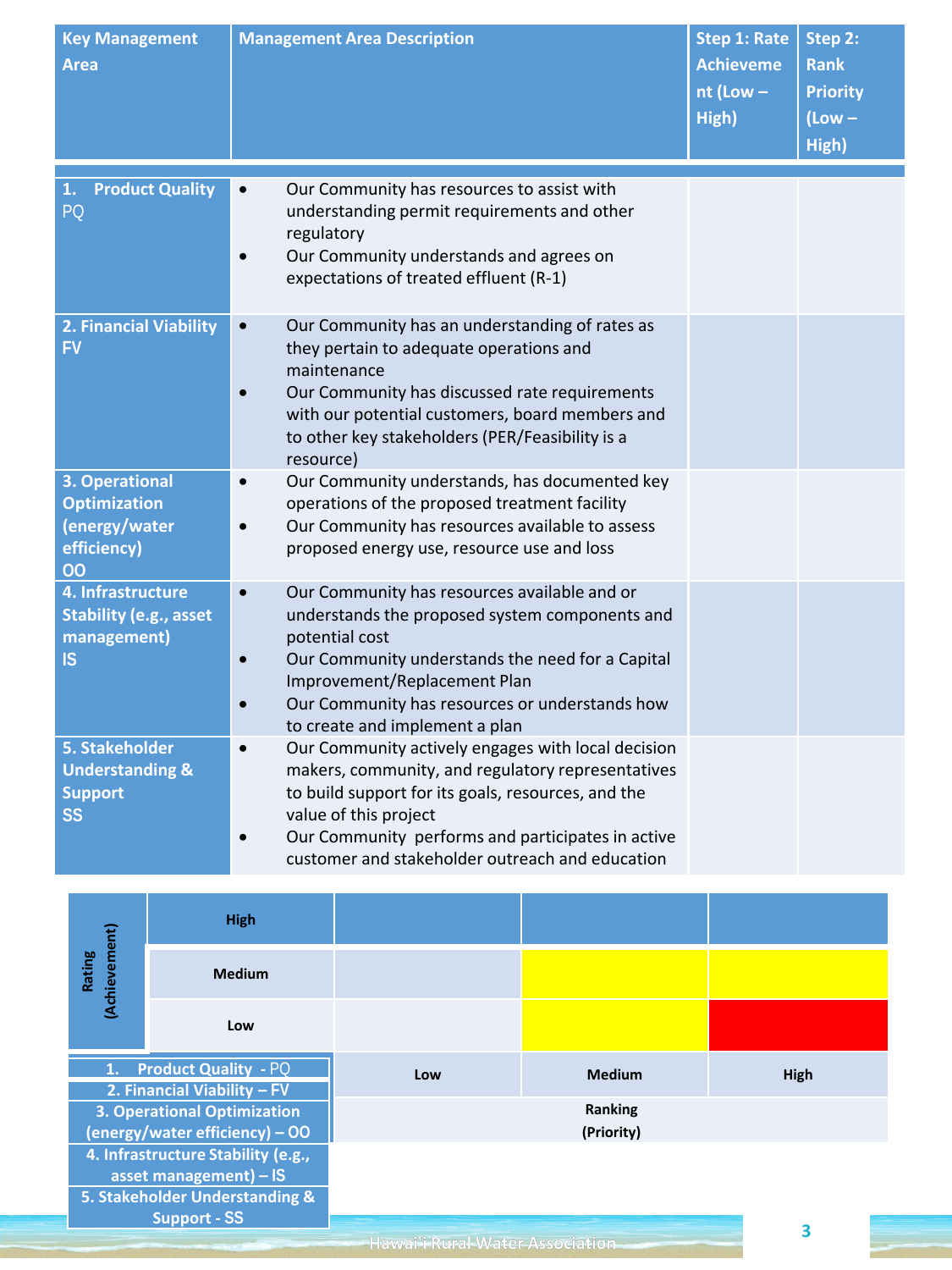## IMPROVEMENTS WORKSHEET

*Key Management Area: \_\_\_\_\_\_\_\_\_\_\_\_\_\_\_\_\_\_\_\_\_\_\_\_\_\_\_\_\_\_\_\_\_\_\_\_\_\_\_\_\_\_*

| Why was this management area        |  |
|-------------------------------------|--|
| ranked 'low achievement'?           |  |
|                                     |  |
|                                     |  |
| What will constitute 'high          |  |
| achievement' in this management     |  |
| area?                               |  |
|                                     |  |
| What are the causes of your         |  |
| achievement gap?                    |  |
|                                     |  |
|                                     |  |
| What changes will the utility need  |  |
| to make to improve performance?     |  |
|                                     |  |
|                                     |  |
| Who will need to be involved for    |  |
| these changes to take place?        |  |
|                                     |  |
|                                     |  |
| How could you track your            |  |
| performance progress?               |  |
|                                     |  |
|                                     |  |
| What will be the biggest challenges |  |
| to performance improvement?         |  |
|                                     |  |
|                                     |  |
| Are there resources that you are    |  |
| aware of that support improving     |  |
| performance in this management      |  |
| area?                               |  |
|                                     |  |